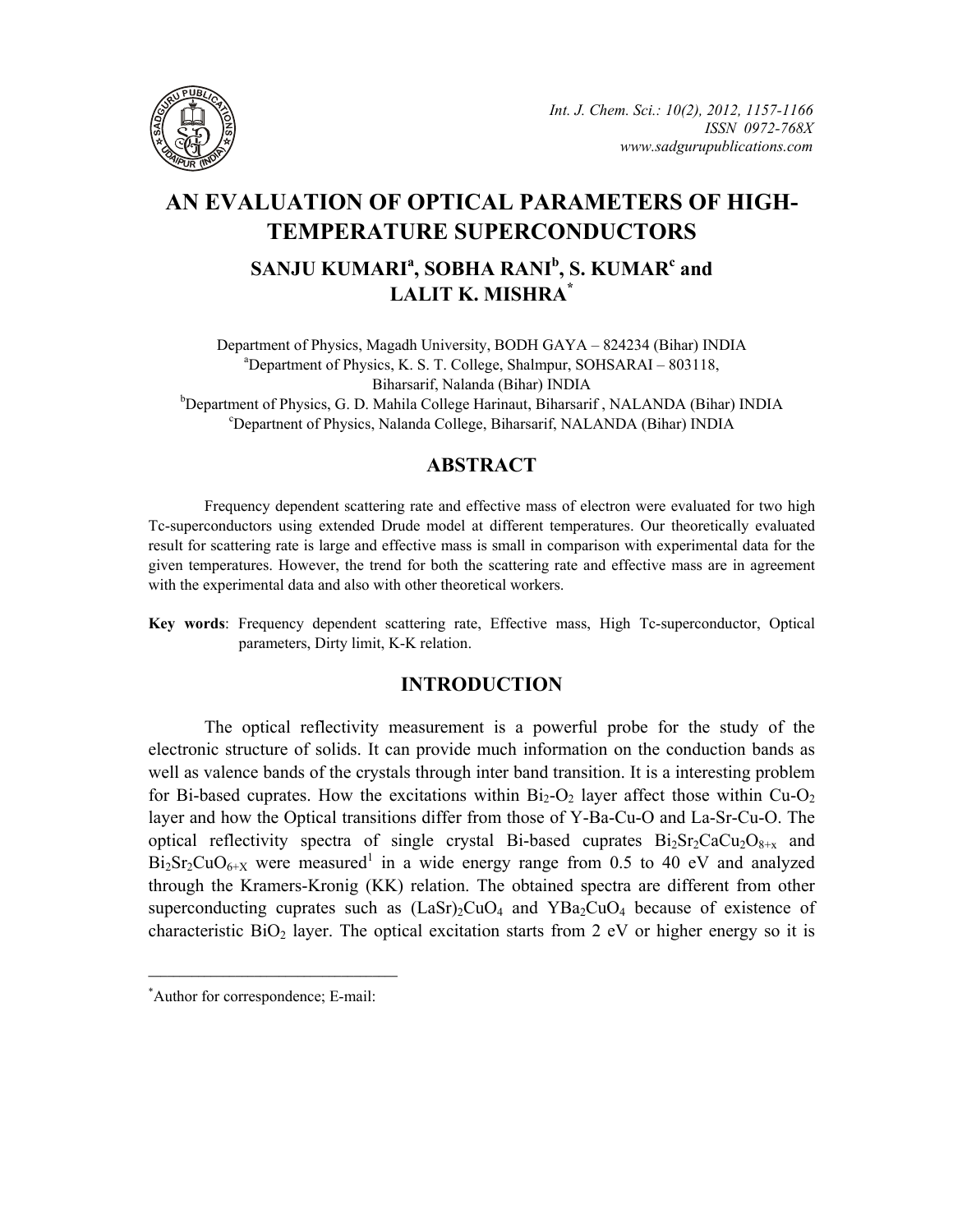unlikely that the electrons in the  $BiO<sub>2</sub>$  layer contribute to low energy excitations or dc conduction in this family of high –Tc superconductors.

Recently<sup>2</sup>, there are two works reported on the optical properties of high Tc superconductors HgBa<sub>2</sub>CuO<sub>4</sub> (Hg-1201) (Tc = 97 K) and optimally doped  $Bi_2Sr_2CaCu_2O_8$  $(Tc = 88 \text{ K})^3$ . In superconductor Hg-1201 in and out of plane optical spectra was presented. In plane normal incidence reflectivity measurement were performed on a Fourier transform spectrometer in the frequency range between  $100-7000$  cm<sup>-1</sup> (12-870 meV). Ellipsometric measurement were also made in the frequency range between  $600$  and  $30,000$  cm<sup>-1</sup>  $(0.75-$ 3.72 eV). This measurement directly gives the real and imaginary parts of dielectric function  $\varepsilon(\omega)$ . Reflectivity was calculated from the pseudo dielectric function. In addition, the c-axis reflectivity  $R_c(\omega)$  was measured on ac plane of different samples from 30 to 20,000 cm<sup>-1</sup>. The c-axis optical conductivity was obtained from Kramers-Kronig variational analysis<sup>4</sup>.

In this paper, we report the evaluation of optical parameters namely the frequency dependent scattering rate  $\frac{1}{\tau(\omega)}$  and effective mass  $\frac{m^*(\omega)}{m}$ *b m m*  $\frac{\omega}{\omega}$  of Hg-1201 and Bi 2212. Using the extended Drude model<sup>5</sup> and taking the contribution from inter band transition in the infra red region *ε∞*,*IR*, we have evaluated the above optical parameters.

#### **Mathematical formulae used in the evaluation**

We have used extended Drude–Lorentz model<sup>5</sup> for the evaluation of frequency dependent optical parameters  $\frac{1}{\tau(\omega)}$  and  $\frac{m(\omega)}{m_b}$ . We have also used a term  $\mathcal{E}_{\infty,R}$  which is a contribution to the dielectric function in the infrared region arising from inter-band transitions. This term has not been taken into account earlier in the single component approach. Drude theory was the theory of non-interacting electrons which assumes a frequency independent scattering rate  $\left[\frac{1}{\tau}\right]$  = constant] is given by –

$$
\sigma(\omega) = \frac{1}{4\pi} \frac{\omega_p^2}{\frac{1}{\tau} - i\omega} \qquad \qquad \dots (1)
$$

 $\omega_p$  is the bare plasma frequency of the free charge carriers. This assumption does not hold in the system where the charge carriers interact with bosonic spectrum or where strong correlations are important. In order to evaluate physical properties of high Tc superconductors Allen and Mikkelsen<sup>5</sup> extended the Drude model by including a frequency dependent scattering rate -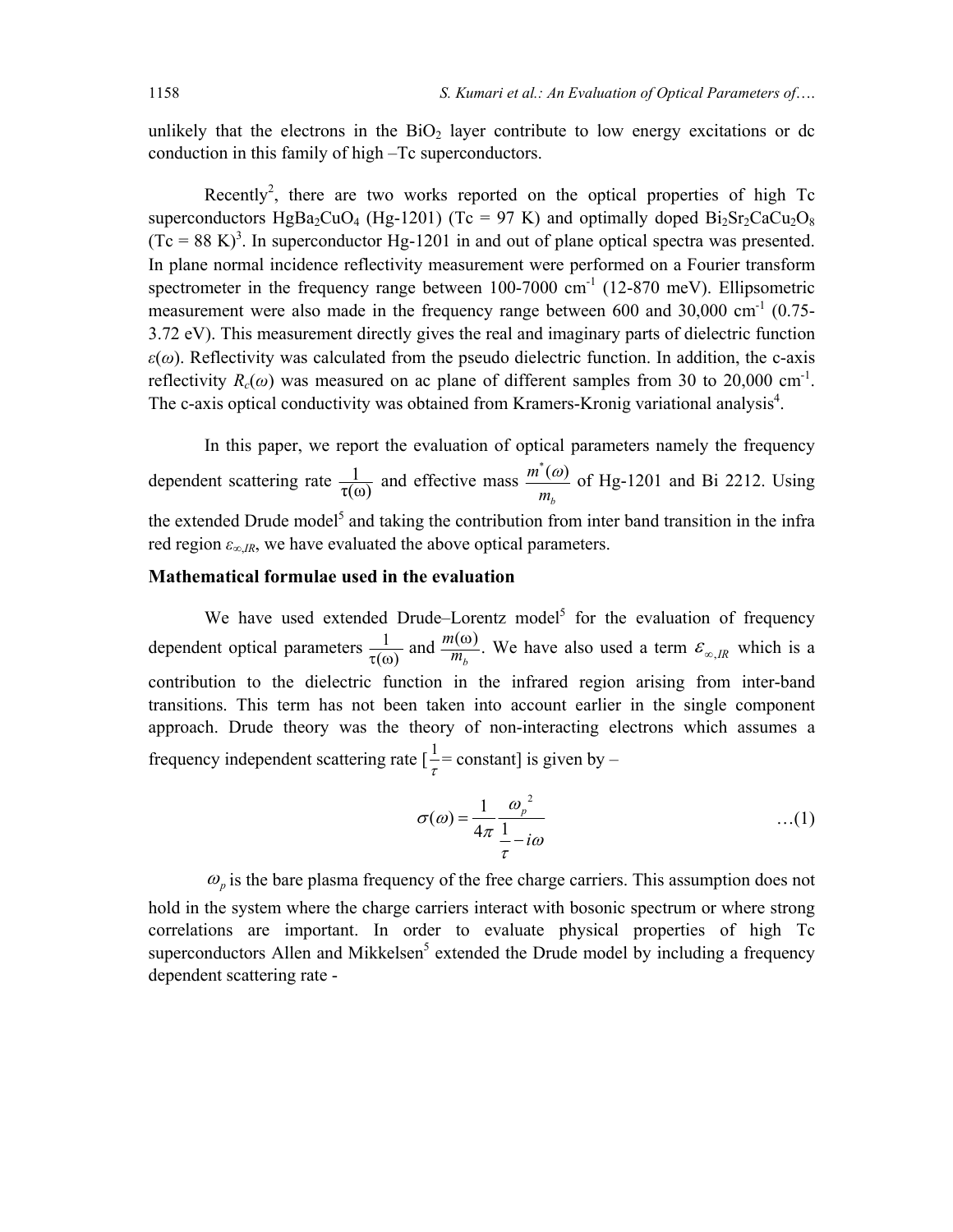$$
\sigma(\omega,T) = \frac{1}{4\pi} \frac{\omega_p^2}{\frac{1}{\tau(\omega,T)} - i\omega \frac{m^*(\omega,T)}{m_b}} \qquad \qquad \dots (2)
$$

m<sup>\*</sup> is the effective mass and m<sub>b</sub> is the band mass.  $\frac{1}{\tau(\omega,T)}$  and  $\frac{m^*(\omega,T)}{m_b}$ and  $\frac{m*(\omega, T)}{m_h}$ ω  $\frac{1}{\tau(\omega,T)}$  and  $\frac{m(\omega,1)}{m_b}$  obey Kramers –Kroing (KK) relations<sup>4</sup>.  $\frac{1}{(m-1)^2}$  and  $\frac{m^*(\omega, T)}{m}$  $(\omega,T)$   $m_b$ and  $\frac{m*(\omega, T)}{m_h}$ ω  $\frac{1}{\tau(\omega,T)}$  and  $\frac{m(\omega,1)}{m_b}$  are simply related to the real and imaginary part of  $\frac{1}{\sigma(\omega)}$ . One can also express these terms in terms of dielectric function  $\epsilon(\omega) = \epsilon_1(\omega) + i\epsilon_2(\omega)$  where  $\epsilon_1(\omega)$  and  $\epsilon_2(\omega)$  are the real and imaginary part of the dielectric function, we have

$$
\frac{1}{\tau(\omega)} = \frac{\omega_p^2}{\omega} \frac{\varepsilon_2(\omega)}{\left[\varepsilon_{\infty,R} - \varepsilon_1(\omega)\right]^2 + \varepsilon_2^2(\omega)} \tag{3}
$$

$$
\frac{m^*(\omega)}{m_b} = \frac{\omega_p^2}{\omega} \frac{[\varepsilon_{\infty,R} - \varepsilon_1(\omega)]}{[\varepsilon_{\infty,R} - \varepsilon_1(\omega)]^2 + \varepsilon_2^2(\omega)} \qquad ...(4)
$$

Where  $\varepsilon_{\infty,IR}$  is the contribution to the dielectric function in the infrared region arising from inter-band transition. The choice of  $\mathcal{E}_{\infty,IR}$  is not so important at low energies where  $|\varepsilon_1| \Box \varepsilon_{\infty,R}$  but becomes important at high energies. One also writes

$$
\varepsilon_{\infty,IR} = \varepsilon_{\infty} + \Sigma_j S_j \tag{5a}
$$

Where

$$
S_j = \frac{\omega_{p,j}^2}{\omega_{0,j}^2} \qquad \qquad \dots (5b)
$$

These are the oscillator strength of the inter-band transition obtained from Drude Lorentz fit. The contribution to the dielectric function from the polarizability of oxygen is calculated using the Clausis-Mossotti relation<sup>7,8</sup>.

$$
\varepsilon_{\infty,R} = 1 + \frac{4\pi N \frac{\alpha}{V}}{1 - \frac{4\pi}{3} N \frac{\alpha}{V}} = 1 + \frac{\alpha_0}{1 - \gamma \alpha_0} \qquad \qquad \dots (6)
$$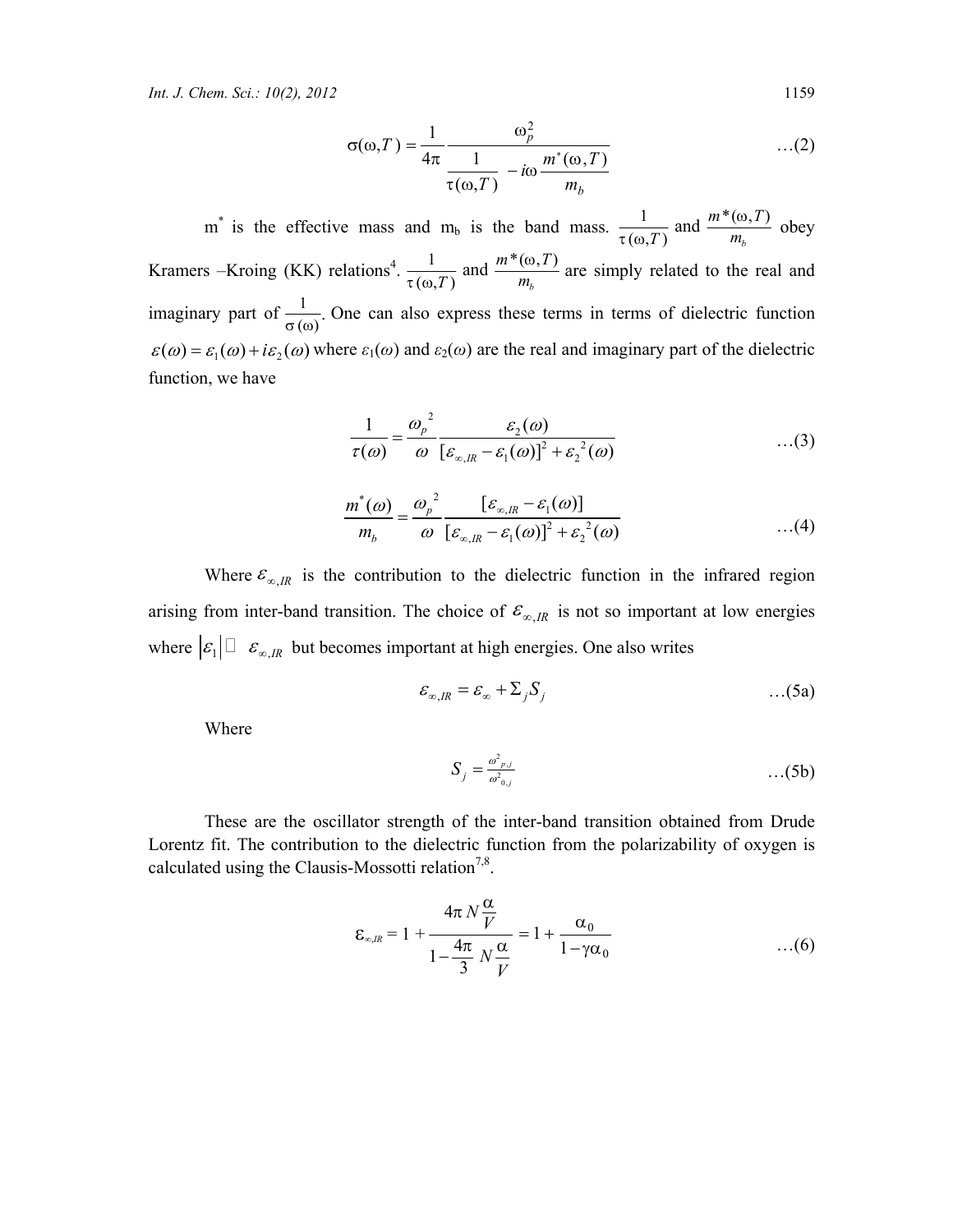Where N is the number of oxygen per unit cell. V is the unit volume and αis the polarizability of the oxygen atoms.  $\alpha_0 = \frac{4\pi N}{V}$ *V*  $\alpha_0 = \frac{4\pi N\alpha}{V}$ . For high Tc-superconductor HgBa<sub>2</sub>CuO<sub>4+δ</sub> (Tc = 97 K) putting  $\alpha$  = 3.88  $\times$  10<sup>-8</sup> cm<sup>3</sup> and unit cell parameter for Hg -1201 of a  $\times$  b  $\times$  c =  $3.85 \times 3.85 \times 9.5$  Å and four oxygen atom per unit cell, we find  $\varepsilon_{\infty,R}$  = 3.56 and for superconductor  $Bi_2Sr_2CaCu_2O_8$  (Bi 2212, Tc = 88K)  $\varepsilon_{\infty,IR}$  = 4.5.

The other important quantity is the in-plane reflectivity at low temperature. For frequency  $\omega \prec \frac{1}{r}$ , one uses Hagen-Ruben approximation<sup>9</sup> to describe the reflectance.

$$
R(\omega) = 1 - 2\left(\frac{2\omega}{\pi \sigma_0}\right)^{1/2} \tag{7}
$$

where  $\sigma_0$  is the dc conductivity.  $\varepsilon_1(\omega)$  and  $\varepsilon_2(\omega)$  are calculated from K-K relation<sup>10</sup>

$$
\varepsilon_1(\omega) - 1 = \frac{2}{\pi} P \int_0^\infty \left( \frac{x \varepsilon_2(\omega)}{x^2 - \omega^2} \right) dx \tag{8}
$$

and

$$
\varepsilon_2(\omega) = -\frac{2}{\pi} p \int_0^\infty \frac{\varepsilon_1(x)}{(x^2 - \omega^2)} dx + \frac{4\pi\sigma_0}{\omega} \qquad \qquad \dots (9)
$$

Equations (8) and (9) cannot be applied directly since both  $\varepsilon_1$  and  $\varepsilon_2$  depend on the unknown phase  $\theta$  of the complex reflectivity.

$$
r = \frac{1 - \sqrt{\varepsilon}}{1 + \sqrt{\varepsilon}} = \sqrt{R} \exp(i\theta) \tag{10}
$$

 $R(\omega)$  is the normal-incidence reflectivity -

$$
\ln r(\omega) = \ln \sqrt{R(\omega)} + i\theta(\omega) \tag{11}
$$

$$
\theta(\omega) = -\frac{2\omega}{\pi} P \int_{0}^{\infty} \frac{\ln \sqrt{R(x)}}{(x^2 - \omega^2)} dx + \theta(0) \quad ...(12)
$$

These equations are used to compute  $\theta(\omega)$  from  $R(\omega)$ . Now, one can restore dielectric function by inverting equation (10) -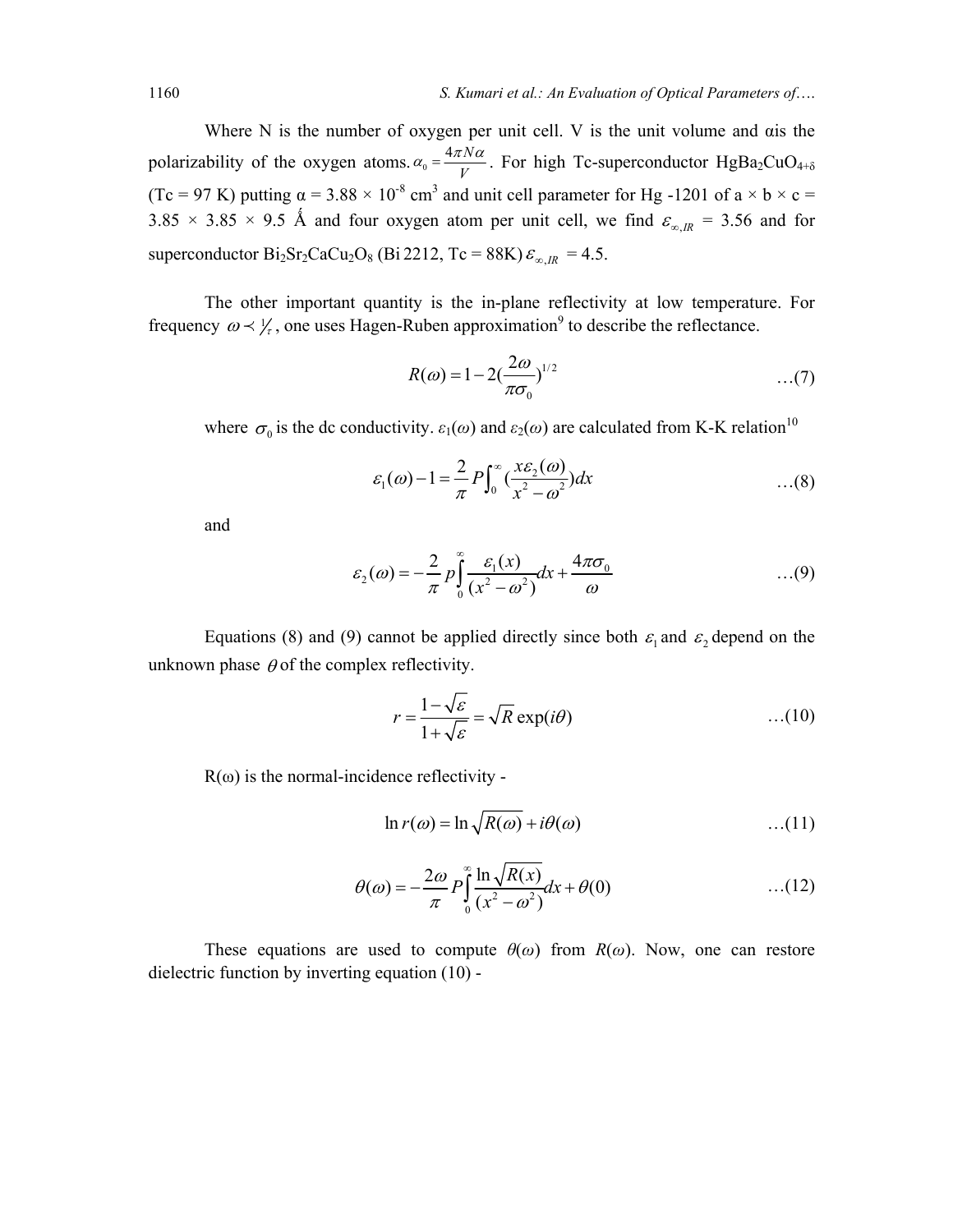$$
\varepsilon = \frac{(1 - r)^2}{(1 + r)^2} \tag{13}
$$

Now, one can also calculate the real part of the dielectric function in the superconducting state  $11$  by using the formulae

$$
\varepsilon_1(\omega) = -\frac{\omega_{p_{1s}}^2}{\omega^2} \qquad \qquad \dots (14)
$$

Where  $\omega_{p,s}$  is in-plane super fluid plasma frequency<sup>12</sup>. In case of superconductor HgBa<sub>2</sub>CuO<sub>4+δ</sub> (Tc = 97 K).  $\omega_{p,s}$  = 9600  $\pm$  400 cm<sup>-1</sup> (1.2  $\pm$  0.05 eV). In case of superconductor  $Bi_2Sr_2CaCu_2O_8$  (Tc = 88 K)  $\omega_{p,s}$  = 9500 cm-<sup>1</sup>.

#### **RESULTS AND DISCUSSION**

We have evaluated frequency dependent scattering rate  $\frac{1}{\tau(\omega)}$  using equation (3) at different temperature for two high Tc-superconductor  $HgBa_2CuO_{4+\delta}$  (Tc = 97 K) and  $Bi<sub>2</sub>Sr<sub>2</sub>CaCu<sub>2</sub>O<sub>8</sub>$  (Tc = 88K). The results are shown in Table 1 and 2 along with the experimental data<sup>2,3,13</sup>. Our theoretical results for HgBa<sub>2</sub>CuO<sub>4+δ</sub> indicate that the values of  $\overline{( \omega)}$  $\frac{1}{\tau(\omega)}$  is large in comparison to experimental data for all temperatures 250 K, 200 K, 100 K and 50 K between  $\omega$  = 100 to 4000 cm<sup>-1</sup>. On the other hand the values for Bi<sub>2</sub>Sr<sub>2</sub>CaCu<sub>2</sub>O<sub>8</sub> is lower against the experimental data. In the experimental analysis of the  $\frac{1}{\tau(\omega)}$  $\frac{1}{\tau(\omega)}$  data<sup>13</sup>, it was mentioned that scattering rate is strongly suppressed for temperatures below Tc which is indicative of the opening of the gap.  $ARPES<sup>14</sup>$  measurements on Hg-1201 show a maximum gap value, there is some uncertainty in this value because no quasi-particle peak is observed around the anti nodal direction<sup>12</sup>. From the optical measurements, it is difficult to extract the gap, s-wave BCS superconductor in the dirty limit show an onset in the absorption associated with the superconducting gap at  $2 \Delta$ . It was observed that the onset seen in cuprates is shifted due to interaction of the electrons with the magnetic resonance<sup>15</sup>. Due to this, one feels that the evaluated results of  $\frac{1}{\tau(\omega)}$  do not match with the magnitude of the experimental data. However the trend that  $\frac{1}{\tau(\omega)}$  $\frac{1}{\tau(\omega)}$  increases with  $\omega$  for a given temperature has been noticed in our calculation for both superconductors Hg-1201 and Bi-2212. We have also evaluated frequency dependent effective mass  $\frac{m^*(q)}{m_b}$  $\frac{m^*(\omega)}{m_h}$  at different temperatures for both superconductors using equation (4). The results are shown in Table 4 and 5. Our theoretically evaluated results show that up to  $\omega = 600 \text{ cm}^{-1}, \frac{m^*(a)}{m_b}$  $\frac{m^*(\omega)}{m_h}$  increases with  $\omega$  and after that it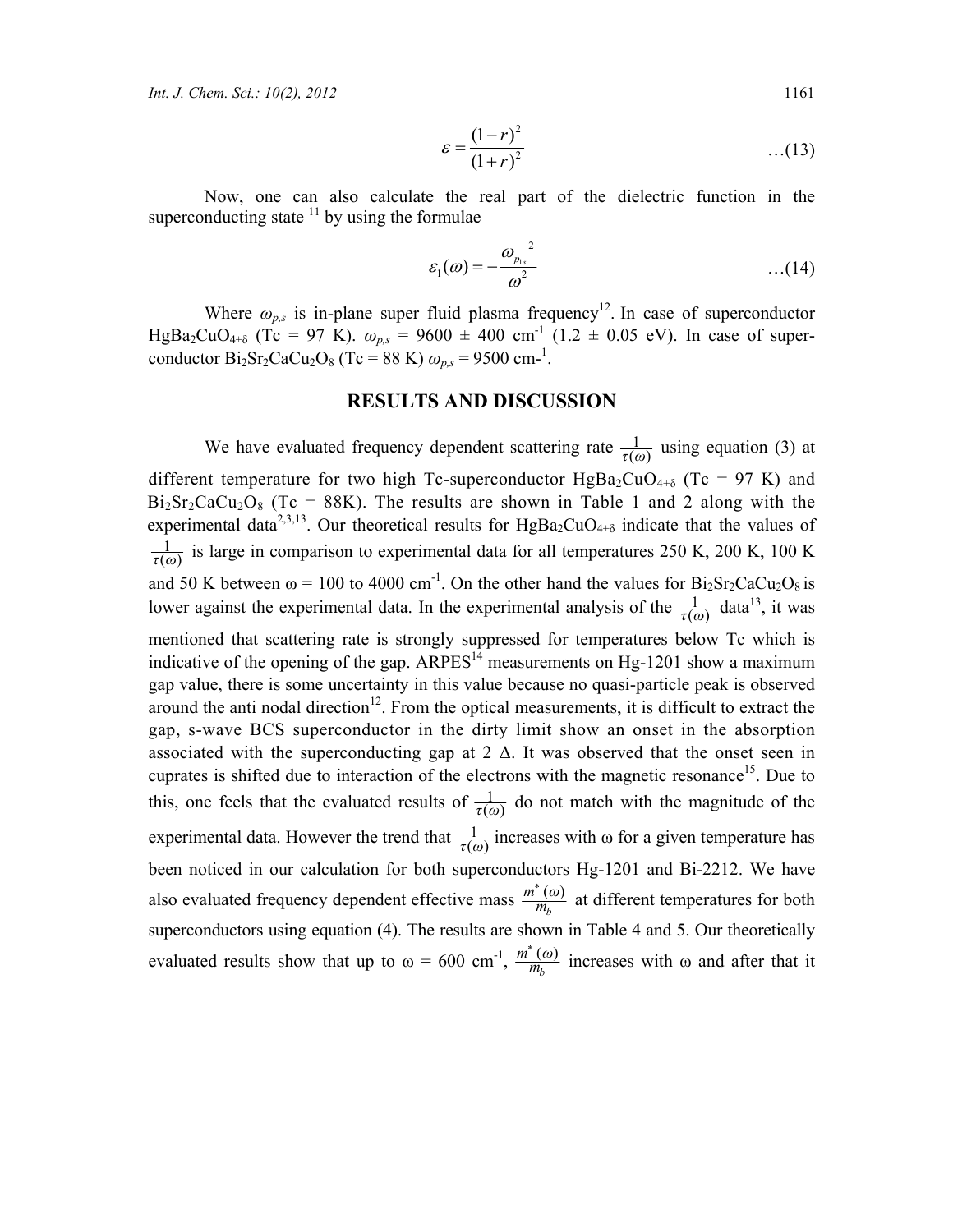decreases with  $\omega = 4000 \text{ cm}^{-1}$ . In case of superconductor Hg-1201 the magnitude of *b \**  $\frac{m^*(\omega)}{m_h}$  is lower than the experimental data<sup>2</sup> and for superconductor Bi-2212 the evaluated results are larger with experimental data<sup>13</sup>. However the trend is in agreement with the experimental data<sup> $2,13$ </sup>. The argument of this mismatch is the same as we have mentioned above. It has been pointed out that at onset of superconducting gap, K-K relations<sup>4</sup> gives maximum value  $\frac{m}{m_b}$ *\**  $\frac{m^*(\omega)}{m_h}$ . There is a quite uncertainty in the experimental data. In another work J. J. McGuire<sup>16</sup> studied the infra-red dissipation in the ab-plane scattering rate. They observed two separate effects. At high temperature there is a broad dispersion of scattering rate below 1000 cm<sup>-1</sup> and at low temperature a sharp structure is seen which is associated with the scattering from a mode at  $300 \text{ cm}^{-1}$  in under doped high Tc-superconductor  $Bi<sub>2</sub>Sr<sub>2</sub>CaCu<sub>2</sub>O<sub>8</sub>$ . The various parameters used in the evaluation are shown in Table 1.

#### **Table 1**

 $\varepsilon_{\infty} = 2.53$ ,  $\varepsilon_{\infty} = 3.56$  (HgBa<sub>2</sub>CuO<sub>4+δ</sub>, Tc = 97K)

 $\varepsilon_{\infty IR} = 4.5$  (Bi<sub>2</sub>Sr<sub>2</sub>CaCu<sub>2</sub>O<sub>8</sub>, Tc = 88K)

 $\omega_{p,s}$  (in plane super fluid plasma frequency) = 9600  $\pm$  400 cm<sup>-1</sup> (1.2  $\pm$  0.065 eV) HgBa<sub>2</sub>CuO<sub>4+δ</sub>, Tc = 97K)  $\omega_{p,s}$  = 9500 cm<sup>-1</sup> (Bi 2212) (Tc = 88K).

**Table 2:** An evaluated result of frequency dependent scattering rate  $[\tau(\omega)]^{-1}$  at different **temperature for superconductor HgBa<sub>2</sub>CuO<sub>4+δ</sub>** 

| Wave<br>number | $[\tau(\omega)]^{-1}$ x 10 <sup>3</sup> cm <sup>-1</sup> |       |                 |       |               |       |               |       |  |
|----------------|----------------------------------------------------------|-------|-----------------|-------|---------------|-------|---------------|-------|--|
|                | $T = 250 K$                                              |       | $200\mathrm{K}$ |       | 100 K         |       | 50 K          |       |  |
| $cm^{-1}$      | <b>Theory</b>                                            | Expt. | <b>Theory</b>   | Expt. | <b>Theory</b> | Expt. | <b>Theory</b> | Expt. |  |
| 100            | 0.524                                                    | 0.439 | 0.505           | 0.405 | 0.453         | 0.398 | 0.422         | 0.377 |  |
| 200            | 0.656                                                    | 0.563 | 0.624           | 0.526 | 0.505         | 0.456 | 0.486         | 0.432 |  |
| 400            | 0.738                                                    | 0.678 | 0.708           | 0.682 | 0.654         | 0.603 | 0.584         | 0.529 |  |
| 600            | 0.849                                                    | 0.775 | 0.822           | 0.713 | 0.722         | 0.698 | 0.653         | 0.640 |  |
| 800            | 0.967                                                    | 0.859 | 0.943           | 0.886 | 0.896         | 0.754 | 0.732         | 0.695 |  |

Cont…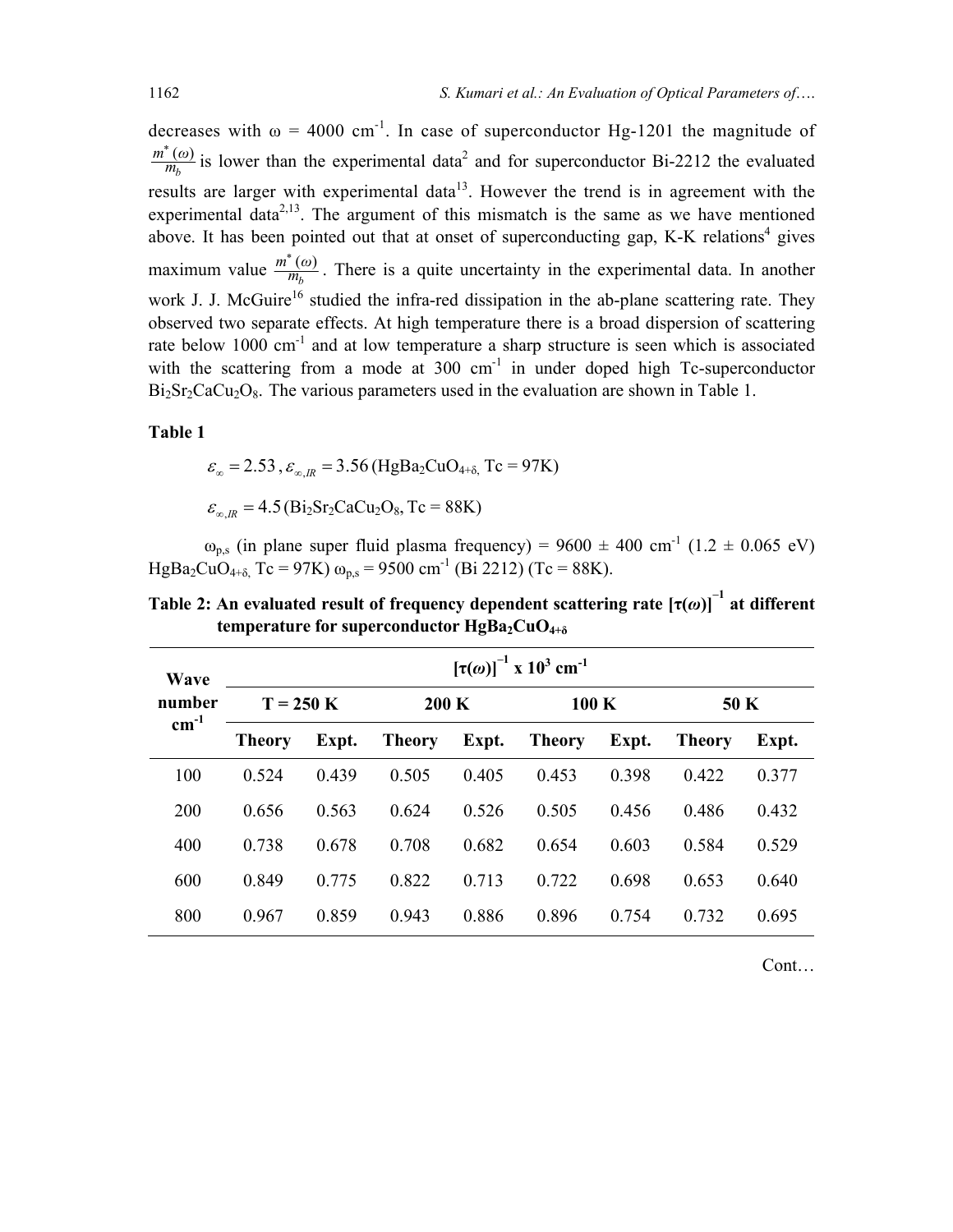| Wave<br>number | $[\tau(\omega)]^{-1}$ x 10 <sup>3</sup> cm <sup>-1</sup> |       |                 |       |                  |       |               |       |  |
|----------------|----------------------------------------------------------|-------|-----------------|-------|------------------|-------|---------------|-------|--|
|                | $T = 250$ K                                              |       | $200\mathrm{K}$ |       | $100\mathrm{~K}$ |       | 50 K          |       |  |
| $cm^{-1}$      | Theory                                                   | Expt. | <b>Theory</b>   | Expt. | <b>Theory</b>    | Expt. | <b>Theory</b> | Expt. |  |
| 1000           | 1.128                                                    | 1.098 | 1.106           | 0.986 | 0.954            | 0.863 | 0.853         | 0.782 |  |
| 1500           | 2.074                                                    | 1.863 | 1.963           | 1.055 | 1.133            | 0.955 | 0.936         | 0.845 |  |
| 2000           | 2.365                                                    | 2.059 | 2.124           | 1.354 | 1.586            | 1.124 | 1.139         | 0.957 |  |
| 3000           | 2.967                                                    | 2.353 | 2.759           | 1.798 | 2.054            | 1.863 | 1.386         | 1.116 |  |
| 4000           | 3.547                                                    | 2.958 | 3.128           | 2.154 | 2.846            | 2.058 | 1.754         | 1.458 |  |

**Table 3: An evaluated result of frequency dependent scattering rate [τ(***ω***)]–1 at different temperature for superconductor**  $Bi_2Sr_2CaCu_2O_8$  **(2212) Tc = 88 K** 

| Wave<br>number | $[\tau(\omega)]^{-1}$ x 10 <sup>3</sup> cm <sup>-1</sup> |       |               |       |               |       |                                                                                                         |       |  |  |
|----------------|----------------------------------------------------------|-------|---------------|-------|---------------|-------|---------------------------------------------------------------------------------------------------------|-------|--|--|
|                | $T = 300$ K                                              |       | 200 K         |       |               | 150 K |                                                                                                         | 50 K  |  |  |
| $cm^{-1}$      | <b>Theory</b>                                            | Expt. | <b>Theory</b> | Expt. | <b>Theory</b> | Expt. | <b>Theory</b><br>0.055<br>0.074<br>0.083<br>0.094<br>0.106<br>0.118<br>0.122<br>0.144<br>0.158<br>0.167 | Expt. |  |  |
| 100            | 0.183                                                    | 0.204 | 0.154         | 0.162 | 0.098         | 0.107 |                                                                                                         | 0.067 |  |  |
| 200            | 0.196                                                    | 0.223 | 0.167         | 0.174 | 0.115         | 0.112 |                                                                                                         | 0.088 |  |  |
| 400            | 0.206                                                    | 0.236 | 0.188         | 0.193 | 0.128         | 0.137 |                                                                                                         | 0.097 |  |  |
| 500            | 0.217                                                    | 0.247 | 0.195         | 0.205 | 0.139         | 0.144 |                                                                                                         | 0.105 |  |  |
| 600            | 0.222                                                    | 0.255 | 0.204         | 0.214 | 0.146         | 0.152 |                                                                                                         | 0.112 |  |  |
| 800            | 0.238                                                    | 0.263 | 0.215         | 0.222 | 0.155         | 0.167 |                                                                                                         | 0.126 |  |  |
| 1000           | 0.246                                                    | 0.270 | 0.224         | 0.237 | 0.167         | 0.178 |                                                                                                         | 0.134 |  |  |
| 1500           | 0.287                                                    | 0.292 | 0.249         | 0.256 | 0.199         | 0.207 |                                                                                                         | 0.155 |  |  |
| 1700           | 0.305                                                    | 0.316 | 0.256         | 0.267 | 0.215         | 0.226 |                                                                                                         | 0.166 |  |  |
| 2000           | 0.346                                                    | 0.352 | 0.264         | 0.277 | 0.224         | 0.237 |                                                                                                         | 0.174 |  |  |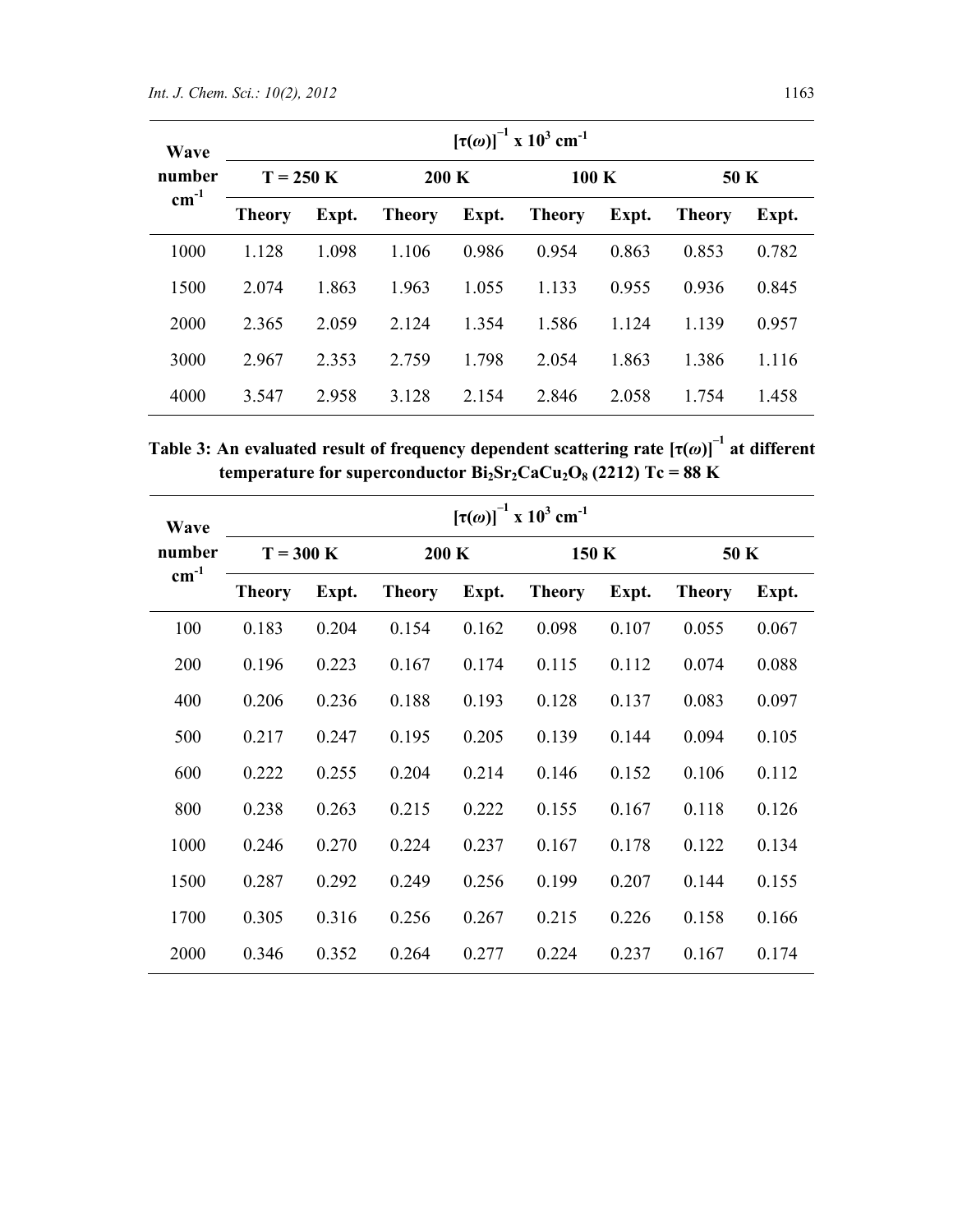|                     |                                                      |       | o             |       |               |       |  |  |  |
|---------------------|------------------------------------------------------|-------|---------------|-------|---------------|-------|--|--|--|
| Wave                | $m^*$<br>$\boldsymbol{(\omega)}$<br>$\overline{m}_b$ |       |               |       |               |       |  |  |  |
| number<br>$cm^{-1}$ | $T = 250$ K                                          |       | 200 K         |       | 100 K         |       |  |  |  |
|                     | <b>Theory</b>                                        | Expt. | <b>Theory</b> | Expt. | <b>Theory</b> | Expt. |  |  |  |
| 100                 | 3.20                                                 | 3.52  | 2.53          | 2.66  | 2.46          | 2.54  |  |  |  |
| 200                 | 3.86                                                 | 3.97  | 2.95          | 3.03  | 2.58          | 2.68  |  |  |  |
| 400                 | 4.52                                                 | 4.72  | 3.84          | 3.64  | 2.67          | 2.77  |  |  |  |
| 600                 | 5.50                                                 | 5.80  | 4.50          | 4.72  | 2.86          | 2.94  |  |  |  |
| 800                 | 4.30                                                 | 4.54  | 4.28          | 4.34  | 2.48          | 2.53  |  |  |  |
| 1000                | 3.75                                                 | 3.86  | 3.86          | 3.92  | 2.34          | 2.39  |  |  |  |
| 1500                | 3.22                                                 | 3.57  | 3.67          | 3.84  | 2.21          | 2.26  |  |  |  |
| 2000                | 3.15                                                 | 3.32  | 3.48          | 3.56  | 2.16          | 2.20  |  |  |  |
| 2500                | 2.86                                                 | 2.97  | 3.22          | 3.37  | 2.10          | 2.15  |  |  |  |
| 3000                | 2.73                                                 | 2.86  | 2.89          | 2.92  | 2.08          | 2.10  |  |  |  |
| 3500                | 2.67                                                 | 2.74  | 2.75          | 2.84  | 2.05          | 2.09  |  |  |  |
| 4000                | 2.58                                                 | 2.64  | 2.65          | 2.70  | 2.02          | 2.04  |  |  |  |

Table 4: An evaluated result of frequency dependent effective mass  $\frac{m}{m_b}$ *\* m*  $\frac{m^*(\omega)}{m}$  at different **temperature for superconductor**  $HgBa_2CuO_{4+\delta}$  **(Tc = 97 K)** 

**Table 5:** An evaluated result of frequency dependent effective mass  $\frac{m}{m_b}$ *\* m*  $\frac{m^*(\omega)}{m}$  at different **temperature for superconductor**  $Bi_2Sr_2CaCu_2O_8$  **(2212) Tc = 88 K** 

| Wave                | $(\boldsymbol{\omega})$<br>$\boldsymbol{m}$<br>m <sub>h</sub> |       |               |       |               |       |  |  |  |
|---------------------|---------------------------------------------------------------|-------|---------------|-------|---------------|-------|--|--|--|
| number<br>$cm^{-1}$ | $T = 300$ K                                                   |       | 200 K         |       | 150 K         |       |  |  |  |
|                     | <b>Theory</b>                                                 | Expt. | <b>Theory</b> | Expt. | <b>Theory</b> | Expt. |  |  |  |
| 100                 | 2.12                                                          | 2.08  | 3.46          | 3.55  | 3.68          | 3.34  |  |  |  |
| 200                 | 2.34                                                          | 2.14  | 3.37          | 3.48  | 3.60          | 3.27  |  |  |  |
| 400                 | 2.67                                                          | 2.18  | 3.30          | 3.42  | 3.52          | 3.15  |  |  |  |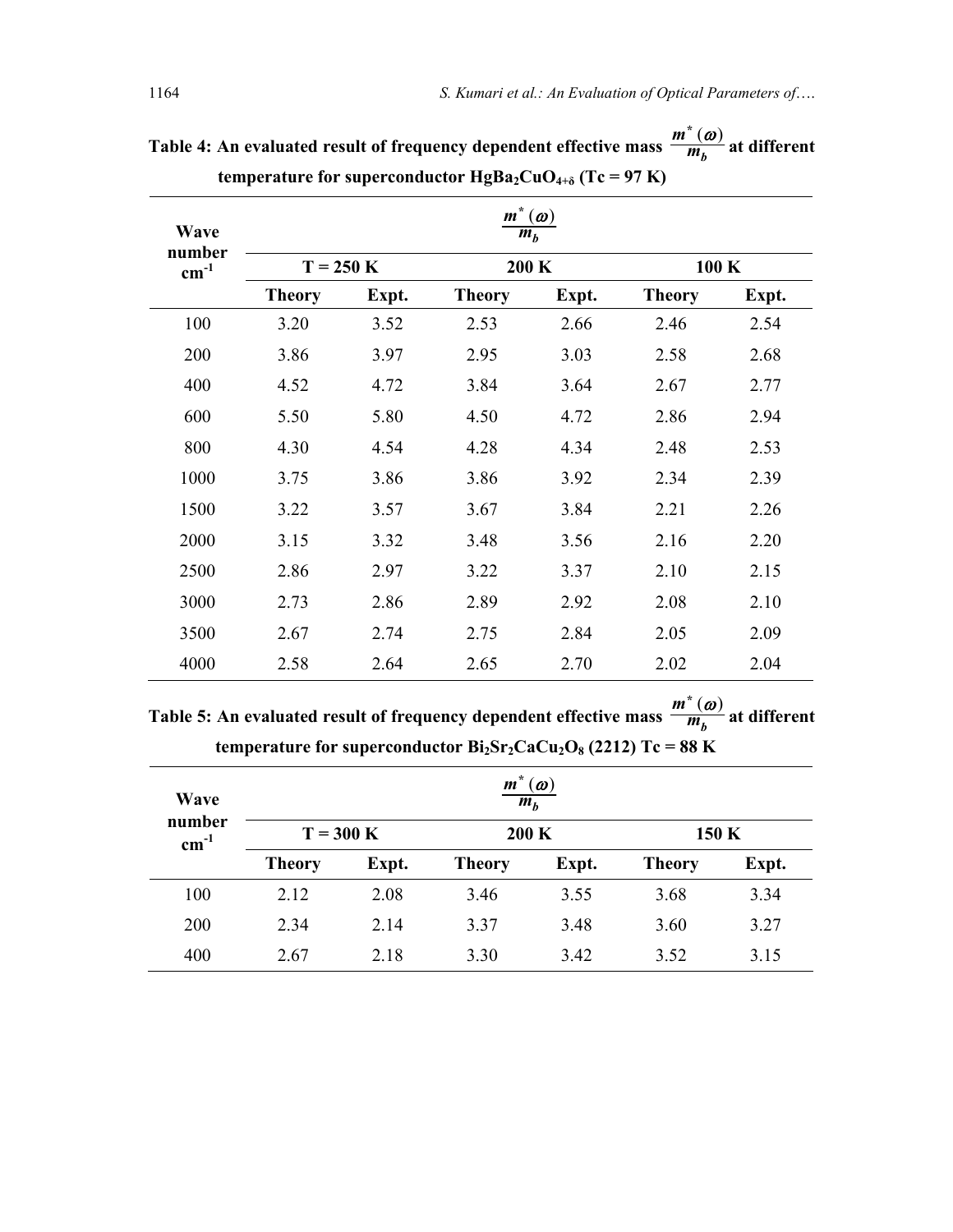|                     |               |       |                |                         |               | Cont  |
|---------------------|---------------|-------|----------------|-------------------------|---------------|-------|
| Wave                |               |       | $m^*$<br>$m_b$ | $(\boldsymbol{\omega})$ |               |       |
| number<br>$cm^{-1}$ | $T = 300$ K   |       | 200 K          |                         | 150 K         |       |
|                     | <b>Theory</b> | Expt. | <b>Theory</b>  | Expt.                   | <b>Theory</b> | Expt. |
| 500                 | 2.86          | 2.23  | 3.22           | 3.36                    | 3.47          | 3.09  |
| 600                 | 2.92          | 2.29  | 3.15           | 3.22                    | 3.33          | 3.00  |
| 800                 | 2.94          | 2.34  | 2.92           | 3.05                    | 3.17          | 2.97  |
| 1000                | 2.99          | 2.38  | 2.75           | 2.95                    | 3.09          | 2.84  |
| 1200                | 3.04          | 2.42  | 2.64           | 2.86                    | 2.95          | 2.73  |
| 1500                | 3.07          | 2.56  | 2.53           | 2.74                    | 2.87          | 2.65  |
| 1700                | 3.09          | 2.67  | 2.47           | 2.58                    | 2.72          | 2.54  |
| 2000                | 3.12          | 2.75  | 2.38           | 2.49                    | 2.63          | 2.44  |
| 3500                | 3.15          | 2.79  | 2.45           | 2.86                    | 2.24          | 2.12  |
| 4000                | 3.23          | 2.98  | 2.54           | 2.36                    | 2.44          | 2.29  |

#### **REFERENCE**

- 1. I. Terasaki, S. Tajima, H. Eisaki, H. Takagi, K. Uchinokura and S. Uchida, Phys. Rev., **B41**, 865 (1990).
- 2. E. Van Heumen, R. Lorentz, A. B. Kuzmenko, F. Carbone, D. Vander Marel, X. Zhao, G. Yu, Y. Cho, N. Barisie, M. Greven, C. C. Homes and S. V. Dordevic Phys. Rev., **B75**, 054522 (2005).
- 3. A. B. Kuzmenko, H. J. A. Molegraaf, F. Carbone and D. Vander Marel, Phys. Rev., **B75**,144503 (2005).
- 4. A. B. Kuzmenko, Rev. Sci. Instrum., **76**, 083108 (2005).
- 5. J. W. Allen and J. C. Mikkelsen, Phys. Rev. B15, 2952 91977).
- 6. D. L. Cox and N. Grewe, Z. Phys., **B71**, 321 (1988).
- 7. A. El Azarak, R. Nahoum, N. Bontemps, M. Guilloux-Viry and H. Raffy, Phys. Rev., **B49**, 9846 (1994).